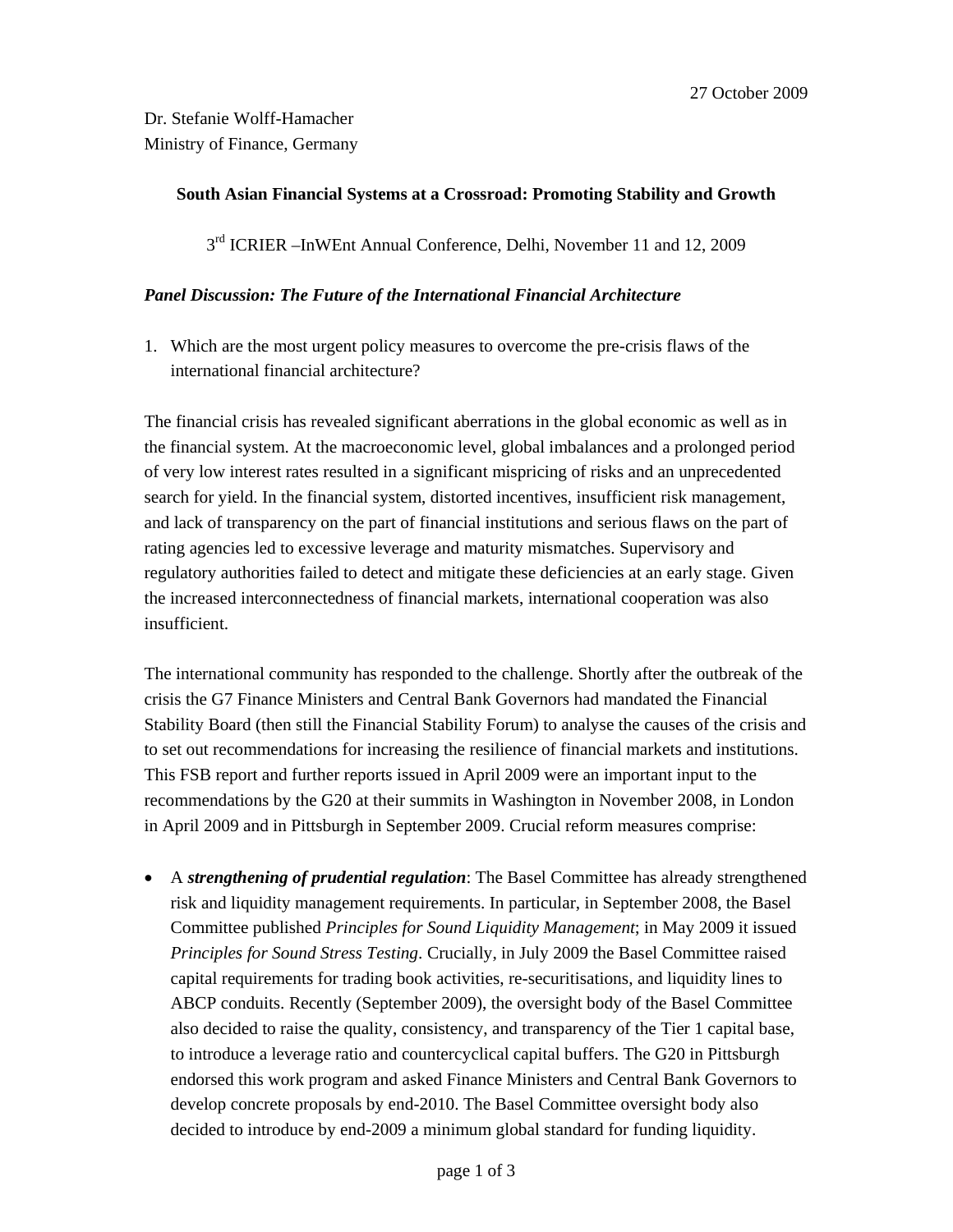- A *reform of compensation practices*: Important steps have been taken to improve incentives in compensation schemes: In April 2009 the FSB issued *Principles for Sound Compensation Practices*; in September it complemented these Principles by issuing *Guidelines* for their implementation. The Principles and Guidelines stipulate, for example, that a significant portion of variable compensation will be deferred, tied to performance and subject to clawback; they also require that compensation policies and structures are disclosed. These Principles and Guidelines are now being implemented at the national level and implementation will be monitored by the FSB (to report by March 2010).
- A *broadening of the scope of regulation*: the oversight and regulation of rating agencies and of OTC derivatives markets has been improved. For rating agencies the IOSCO published a strengthened *Code of Conduct* in May 2008, in OTC derivatives markets central counterparties have been established for clearing CDS. Also, for the first time, hedge funds shall now be subjected to appropriate supervisory and regulatory oversight; the IOSCO has published *Principles for Hedge Funds* in June 2009.
- An *improvement in international cooperation*: the FSB and the IMF have increased their cooperation and will now regularly conduct Early Warning Exercises to detect risks and vulnerabilities in global financial markets and develop recommendations to mitigate these risks (on cooperation see also below, section 2)

Going forward the international community will, in particular, have to ensure that the agreed reforms are seen through and that the implementation at the national and regional level is consistent, not least to ensure a *level playing field*. This applies foremost to compensation practices, and the supervisory and regulatory regimes for rating agencies and hedge funds. But it will also be a challenge to develop and implement a *macroprudential approach to supervision*. A crucial area for further reform also concerns the risk from *financial institutions that are "too big to fail"*. The FSB is developing measures, which could include additional prudential requirements for systemically important institutions and a framework for the resolution of globally active firms. Finally, it is important that international accounting standard setters make progress developing improved and consistent standards.

2. How could international cooperation between supervisory authorities and regulators be improved?

Since the outbreak of the crisis the international community has already taken important steps to strengthen international cooperation between supervisory and regulatory authorities. In particular:

• *Supervisory colleges have been established for over 30 of the global financial institutions identified by the FSB*. The colleges will be a crucial venue for strengthening information sharing among home and host supervisors. The FSB will continue to support the working of the colleges, for example by examining whether best practices, including on information sharing, can be incorporated into a protocol.